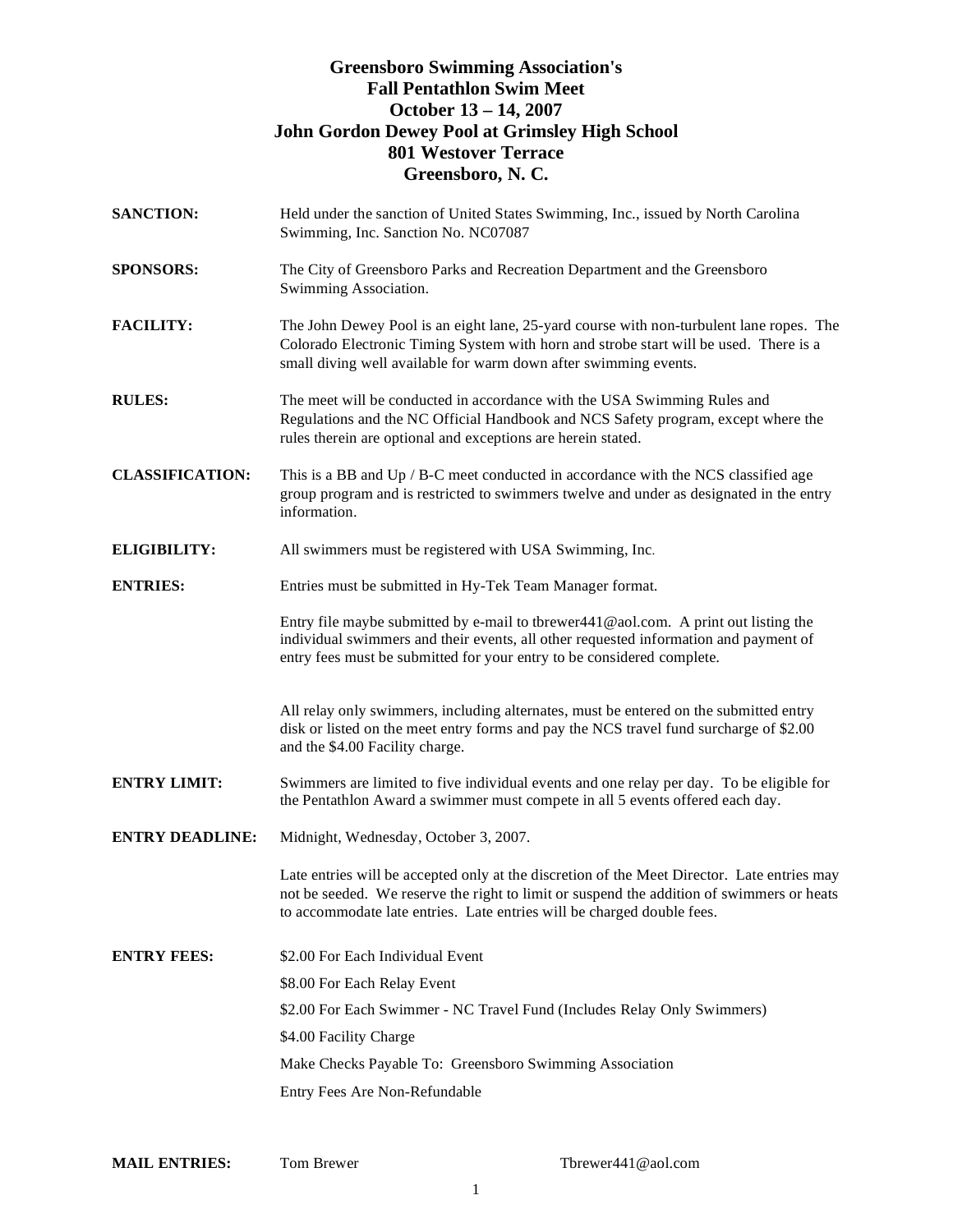C/O Brewer Equipment Co. 4611 W. Market St. Greensboro, N. C. 27407

336-292-6737 (office)

### **PENTATHLON SCORING:**

|                        | To be eligible for "Pentathlon Award Scoring", a swimmer must compete in all five<br>events offered in that session on that day. Pentathlon scoring consists of the total<br>accumulated time for all five events swum each day. The winner will be the swimmers<br>that accumulates the least amount of time for all five events. If a swimmer is disqualified<br>in an event, for Pentathlon scoring purposes, that swimmer will receive a time 5 seconds<br>slower than the slowest finisher's time in that event.<br>Medals will be awarded to the top three "Pentathlon Scoring Placers" in each age group<br>for each session on Saturday and again on Sunday. [There will be short distance and<br>longer distance Pentathlon winners.] In the event of a tie, the swimmer with the fastest<br>time in the Individual Medley event (100 Free on Saturday for 8-UN) of the session will<br>be the winner. |                            |  |
|------------------------|-----------------------------------------------------------------------------------------------------------------------------------------------------------------------------------------------------------------------------------------------------------------------------------------------------------------------------------------------------------------------------------------------------------------------------------------------------------------------------------------------------------------------------------------------------------------------------------------------------------------------------------------------------------------------------------------------------------------------------------------------------------------------------------------------------------------------------------------------------------------------------------------------------------------|----------------------------|--|
|                        |                                                                                                                                                                                                                                                                                                                                                                                                                                                                                                                                                                                                                                                                                                                                                                                                                                                                                                                 |                            |  |
| <b>AWARDS:</b>         | <b>Pentathlon Winners</b>                                                                                                                                                                                                                                                                                                                                                                                                                                                                                                                                                                                                                                                                                                                                                                                                                                                                                       | $1st - 3rd$ Place - Medals |  |
|                        | <b>Individual Ribbons</b>                                                                                                                                                                                                                                                                                                                                                                                                                                                                                                                                                                                                                                                                                                                                                                                                                                                                                       | $1st$ - $8th$ Place        |  |
|                        | Relay Ribbons                                                                                                                                                                                                                                                                                                                                                                                                                                                                                                                                                                                                                                                                                                                                                                                                                                                                                                   | $1st$ Place                |  |
| <b>SCORING:</b>        | This meet will not be scored.                                                                                                                                                                                                                                                                                                                                                                                                                                                                                                                                                                                                                                                                                                                                                                                                                                                                                   |                            |  |
| <b>SAFETY:</b>         | The NCS safety program is in effect for this meet. Coaches are advised to closely<br>supervise their swimmers at all times. No running or horseplay will be tolerated.                                                                                                                                                                                                                                                                                                                                                                                                                                                                                                                                                                                                                                                                                                                                          |                            |  |
| Anyone                 | failing to comply with a safety request may forfeit his or her privilege to participate.                                                                                                                                                                                                                                                                                                                                                                                                                                                                                                                                                                                                                                                                                                                                                                                                                        |                            |  |
| <b>USS MEMBERSHIP:</b> | Coaches must present a current USS membership card to the Meet Director to receive<br>their entry package and must display their membership card at all times that they are on<br>deck.                                                                                                                                                                                                                                                                                                                                                                                                                                                                                                                                                                                                                                                                                                                         |                            |  |
| <b>MEET DIRECTOR:</b>  | Tom Brewer<br>1103 Hammel Rd.<br>Greensboro, N. C. 27408                                                                                                                                                                                                                                                                                                                                                                                                                                                                                                                                                                                                                                                                                                                                                                                                                                                        |                            |  |
| <b>MEET REFEREE:</b>   | David Chandler                                                                                                                                                                                                                                                                                                                                                                                                                                                                                                                                                                                                                                                                                                                                                                                                                                                                                                  |                            |  |
| <b>MEET MARSHALS:</b>  | <b>Trish Martin</b>                                                                                                                                                                                                                                                                                                                                                                                                                                                                                                                                                                                                                                                                                                                                                                                                                                                                                             |                            |  |
|                        | We strongly recommend each team assign a marshal to monitor warm-up sessions in<br>addition to host team marshals. Continuous warm-up in diving well will be monitored<br>throughout meet.                                                                                                                                                                                                                                                                                                                                                                                                                                                                                                                                                                                                                                                                                                                      |                            |  |
| <b>HOSPITALITY:</b>    | Officials, coaches, and workers hospitality is located in area behind concession stand at<br>entrance to pool.                                                                                                                                                                                                                                                                                                                                                                                                                                                                                                                                                                                                                                                                                                                                                                                                  |                            |  |
| <b>CONCESSIONS:</b>    | Food and drinks will be available at concession stand at entrance to the pool.                                                                                                                                                                                                                                                                                                                                                                                                                                                                                                                                                                                                                                                                                                                                                                                                                                  |                            |  |

### **WARM UP PROCEDURES**: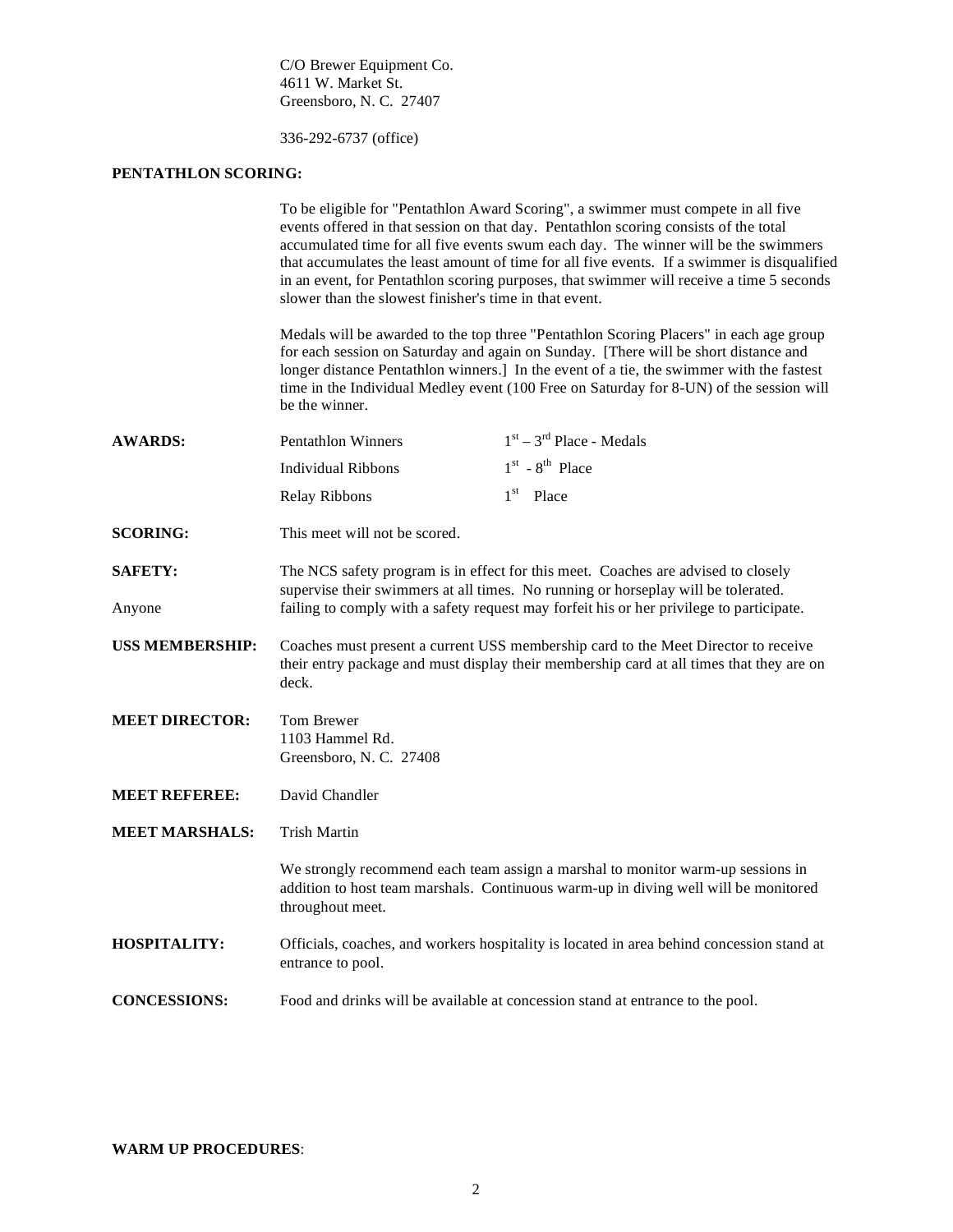Warm-Up Procedure And Lane Assignments As Follows: First 30 Minutes - General Warm-Up In All Lanes. No Diving. Last 30 Minutes - Specific Warm-Up. Lanes 1 And 8 - Push Off Beginning At Starting End Of Pool. Circle Swim Only. No Diving. Lanes 2 And 7 - Dive Start Only. Swim On Length Only. Start From Start End Only. Lanes 3,4,5,6 - General Warm-Up Only. No Diving.

Warm-Up Procedure May Be Modified By The Referee To Adjust To Existing Conditions.

#### **SESSION SCHEDULE:**

Saturday & Sunday Morning Sessions

| Warm-Ups Begin At                                                                               | 8:00 AM And End At 9:00 AM |
|-------------------------------------------------------------------------------------------------|----------------------------|
| Timed Finals Begin At                                                                           | 9:00 AM                    |
| Saturday & Sunday Afternoon Sessions                                                            |                            |
| Warm-Ups Begin Immediately After<br>Completion Of The Morning Sessions<br><b>But Not Before</b> | 11:30 AM                   |
| Timed Finals Will Not Begin Before                                                              | 12:30 PM                   |

#### **COMBINED SESSIONS:**

*In the event this meet is under subscribed, GSA reserves the right to combine the morning and afternoon sessions each day for competition, Pentathlon scoring, and award purposes.* 

#### **RELEASE STATEMENT:**

USA Swimming, Inc., North Carolina Swimming, Inc., The Greensboro Swimming Association And The City Of Greensboro Parks And Recreation Department shall be held free and harmless from any and all liabilities or claims for damages arising by reason of injuries to anyone during the conduct of this event.

Signature on the entry summary and subsequent entry into this meet constitutes understanding and acceptance of the above release.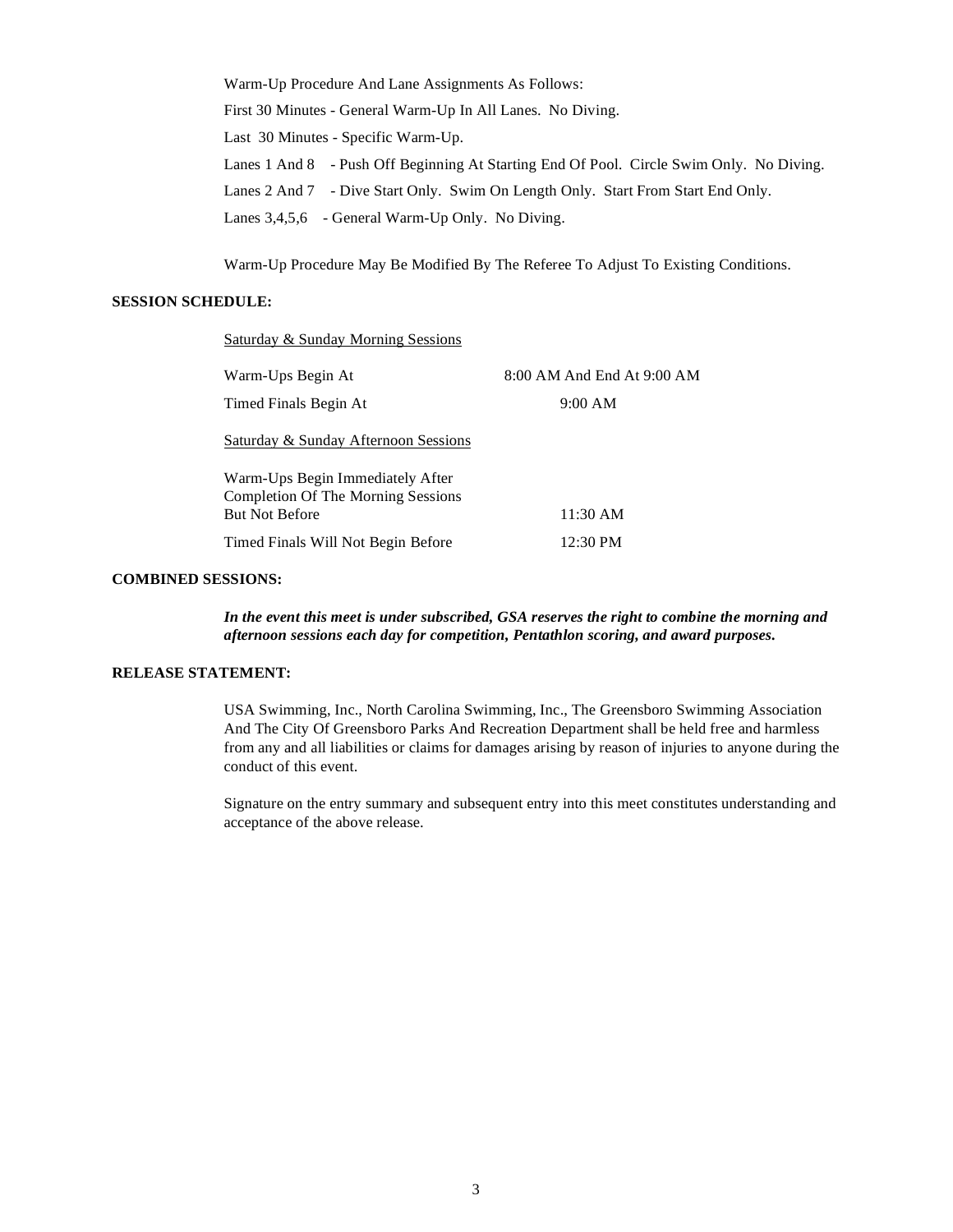# Greensboro Swimming Association's Fall Pentathlon Order of Events Saturday Morning BB and Up Session Warm-ups at 8:00 AM - Competition at 9:00 AM

| Girls          | Age       | Event                  | <b>Boys</b>    |
|----------------|-----------|------------------------|----------------|
| 1              | $11 - 12$ | 100 Butterfly          | $\overline{2}$ |
| 3              | $9-10$    | 50Y Butterfly          | 4              |
| 5              | $11 - 12$ | 100 Backstroke         | 6              |
| $\overline{7}$ | $9 - 10$  | 50Y Backstroke         | 8              |
| 9              | $11 - 12$ | 100Y Breaststroke      | 10             |
| 11             | $9-10$    | 50Y Breaststroke       | 12             |
| 13             | $11 - 12$ | 100Y Freestyle         | 14             |
| 15             | $9-10$    | 50Y Freestyle          | 16             |
| 17             | 11-12     | 200Y Individual Medley | 18             |
| 19             | $9-10$    | 100Y Individual Medley | 20             |
| 21             | $12$ -UN  | 200Y Medley Relay      | 22             |
| 23             | $10$ -UN  | 200Y Medley Relay      | 24             |

### Saturday Afternoon B - C Session

### Warm-ups at 11:30 AM - Competition at 12:30 PM

| 25 | 11-12     | 100 Butterfly          | 26 |
|----|-----------|------------------------|----|
| 27 | $9 - 10$  | 50Y Butterfly          | 28 |
| 29 | $8$ -UN   | 25Y Butterfly          | 30 |
| 31 | $11 - 12$ | 100 Backstroke         | 32 |
| 33 | $9-10$    | 50Y Backstroke         | 34 |
| 35 | $8$ -UN   | 25Y Backstroke         | 36 |
| 37 | $11 - 12$ | 100Y Breaststroke      | 38 |
| 39 | $9-10$    | 50Y Breaststroke       | 40 |
| 41 | $8$ -UN   | 25Y Breaststroke       | 42 |
| 43 | $11 - 12$ | 100Y Freestyle         | 44 |
| 45 | $9-10$    | 50Y Freestyle          | 46 |
| 47 | $8$ -UN   | 25Y Freestyle          | 48 |
| 49 | $11 - 12$ | 200Y Individual Medley | 50 |
| 51 | $9-10$    | 100Y Individual Medley | 52 |
| 53 | $8$ -UN   | 100Y Freestyle         | 54 |
| 55 | $12$ -UN  | 200Y Medley Relay      | 56 |
| 57 | $10$ -UN  | 200Y Medley Relay      | 58 |
| 59 | $8$ -UN   | 200Y Medley Relay      | 60 |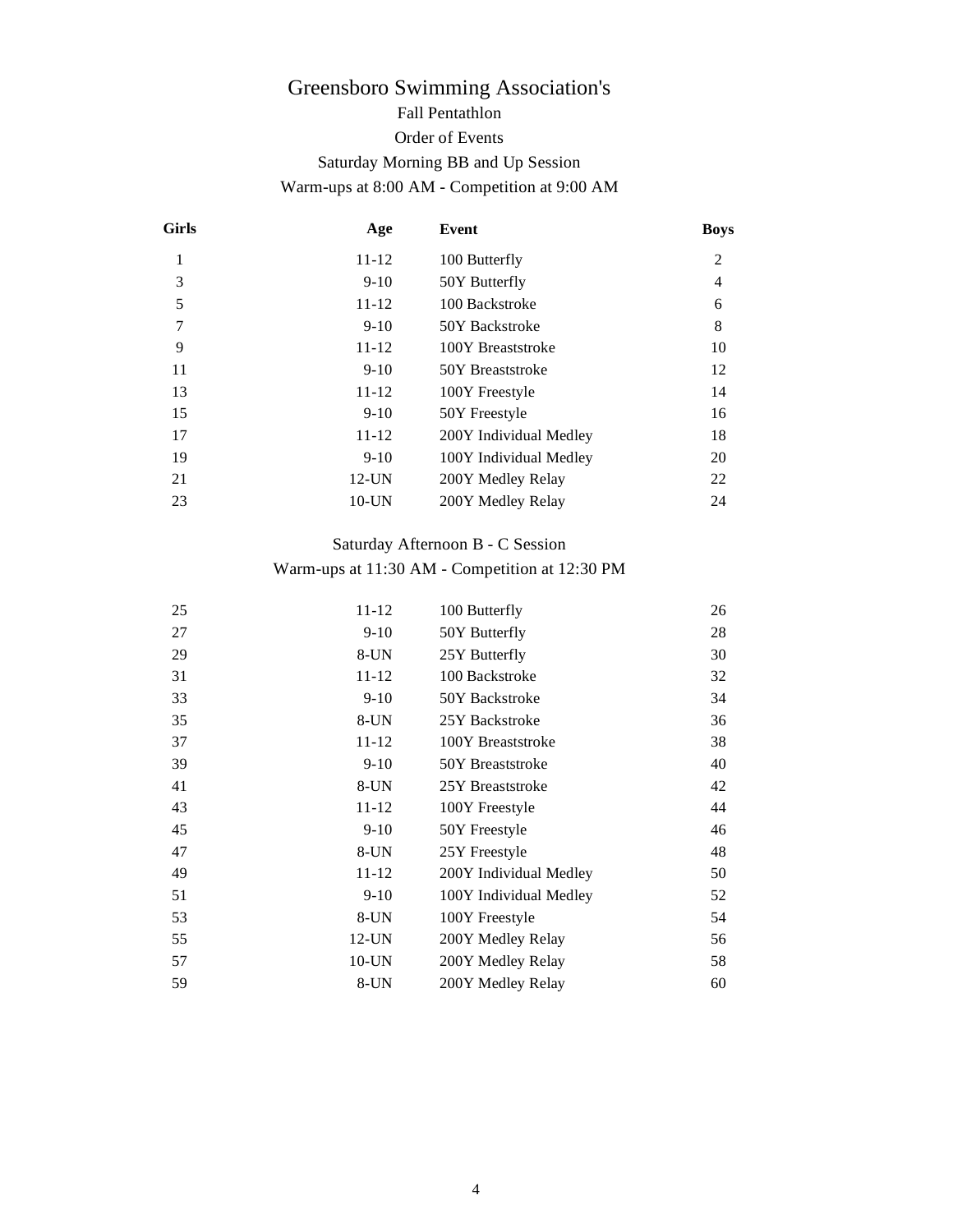# Greensboro Swimming Association's

# Fall Pentathlon

### Order of Events

### Sunday Morning BB and Up Session

### Warm-ups at 8:00 AM - Competition at 9:00 AM

| <b>Girls</b> | Age       | Event                  | <b>Boys</b> |
|--------------|-----------|------------------------|-------------|
| 61           | $11 - 12$ | 50Y Butterfly          | 62          |
| 63           | $9 - 10$  | 100Y Butterfly         | 64          |
| 65           | $11 - 12$ | 50Y Backstroke         | 66          |
| 67           | $9 - 10$  | 100 Backstroke         | 68          |
| 69           | $11 - 12$ | 50Y Breaststroke       | 70          |
| 71           | $9 - 10$  | 100Y Breaststroke      | 72          |
| 73           | $11 - 12$ | 50Y Freestyle          | 74          |
| 75           | $9 - 10$  | 100Y Freestyle         | 76          |
| 77           | $11 - 12$ | 100Y Individual Medley | 78          |
| 79           | $9 - 10$  | 200Y Individual Medley | 80          |
| 81           | $12$ -UN  | 200Y Freestyle Relay   | 82          |
| 83           | $10$ -UN  | 200Y Freestyle Relay   | 84          |

## Sunday Afternoon B - C Session

## Warm-ups at 12:00 AM - Competition at 1:00 PM

| 85  | $11 - 12$ | 50Y Butterfly          | 86  |
|-----|-----------|------------------------|-----|
| 87  | $9-10$    | 100Y Butterfly         | 88  |
| 89  | $8$ -UN   | 50Y Butterfly          | 90  |
| 91  | $11 - 12$ | 50Y Backstroke         | 92  |
| 93  | $9 - 10$  | 100 Backstroke         | 94  |
| 95  | $8$ -UN   | 50Y Backstroke         | 96  |
| 97  | $11 - 12$ | 50Y Breaststroke       | 98  |
| 99  | $9-10$    | 100Y Breaststroke      | 100 |
| 101 | $8$ -UN   | 50Y Breaststroke       | 102 |
| 103 | $11 - 12$ | 50Y Freestyle          | 104 |
| 105 | $9-10$    | 100Y Freestyle         | 106 |
| 107 | $8$ -UN   | 50Y Freestyle          | 108 |
| 109 | $11 - 12$ | 100Y Individual Medley | 110 |
| 111 | $9-10$    | 200Y Individual Medley | 112 |
| 113 | $8$ -UN   | 100Y Individual Medley | 114 |
| 115 | $12$ -UN  | 200Y Freestyle Relay   | 116 |
| 117 | $10$ -UN  | 200Y Freestyle Relay   | 118 |
| 119 | $8$ -UN   | 200Y Freestyle Relay   | 120 |